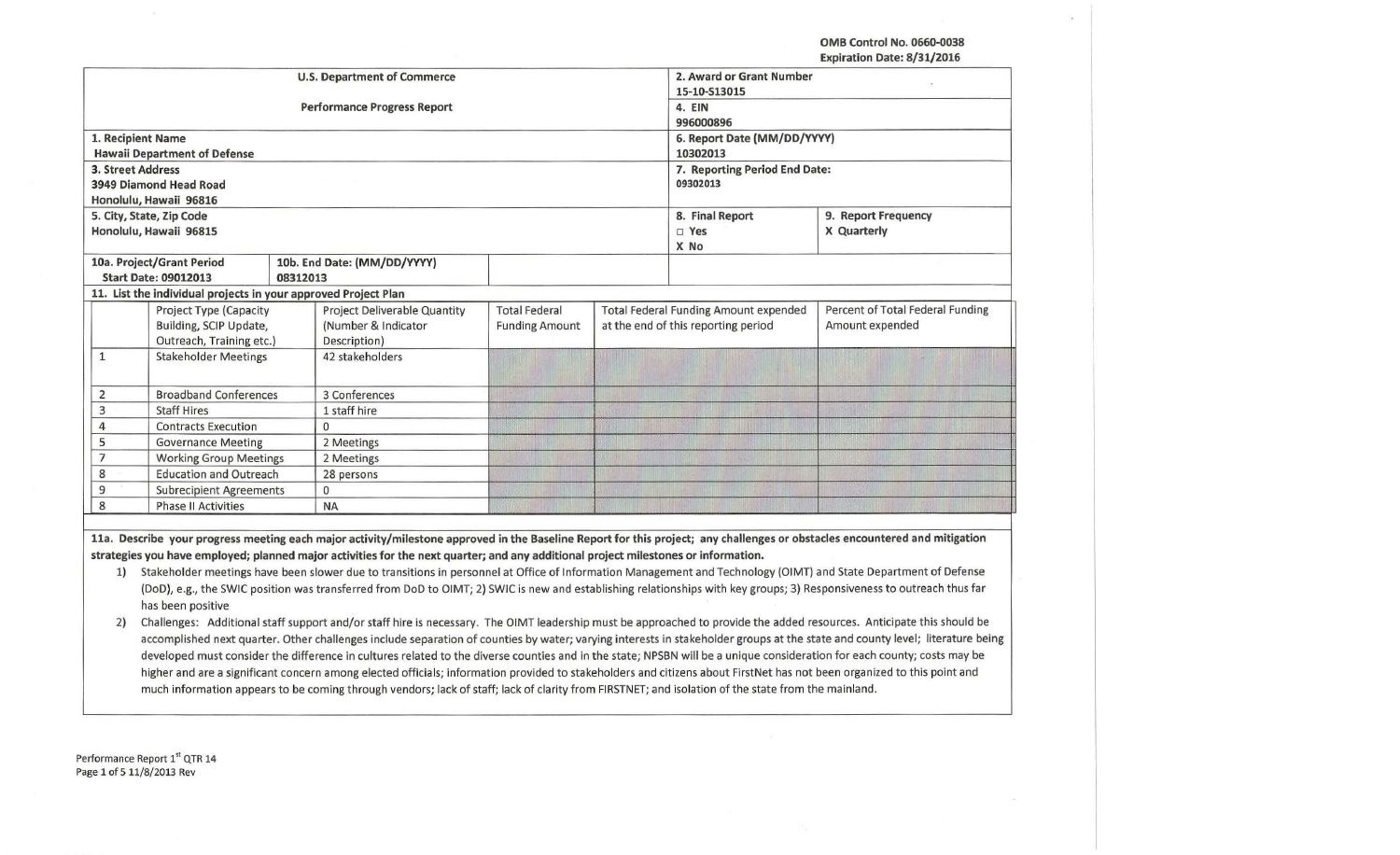11a. Describe your progress meeting each major activity/milestone approved in the Baseline Report for this project; any challenges or obstacles encountered and mitigation strategies you have employed; planned major activities for the next quarter; and any additional project milestones or information.

- 1) Stakeholder meetings have been slower due to transitions in personnel at Office of Information Management and Technology (OIMT) and State Department of Defense (DoD), e.g., the SWIC position was transferred from DoD to OIMT; 2) SWIC is new and establishing relationships with key groups; 3) Responsiveness to outreach thus far has been positive
- 2) Challenges: Additional staff support and/or staff hire is necessary. The OIMT leadership must be approached to provide the added resources. Anticipate this should be accomplished next quarter. Other challenges include separation of counties by water; varying interests in stakeholder groups at the state and county level; literature being developed must consider the difference in cultures related to the diverse counties and in the state; NPSBN will be a unique consideration for each county; costs may be higher and are a significant concern among elected officials; information provided to stakeholders and citizens about FirstNet has not been organized to this point and much information appears to be coming through vendors; lack of staff; lack of clarity from FIRSTNET; and isolation of the state from the mainland.

llb. If the project team anticipates requesting any changes to the approved Baseline Report in the next quarter, describe those below. Note that any substantive changes to the Baseline Report must be approved by the Department of Commerce before implementation.

At this time there are no projected changes to the initial budget.

llc. Provide any other information that would be useful to NTIA as it assesses this project's progress.

Most of the activity during this period is focused on federal and state procedural issues related to grant acceptance including approval of the Baseline Expenditure Plan, milestones, and other key federal documents. The current state governance structure is under review, as are the subcommittees which will be key in engaging stakeholders. Materials being developed were earlier submitted to FirstNet consultants for review; those first drafts will be completed plus choosing the key publications from FirstNet that will be used for distribution among stakeholders. Design of the Website will be a key deliverable by the end of the second quarter, planning for a kick-off stakeholder meeting in the 3<sup>rd</sup> quarter.

## 12. Personnel

12a. If the project is not fully staffed, describe how any lack of staffing may impact the project's time line and when the project will be fully staffed. SWIC is the key personnel staffer leading this effort. Approximately 55% of the SWIC's time is dedicated to this effort. Additional staff support and or staff hire is necessary as the level of outreach is extensive. The OIMT leadership must be approached to provide the added resources. Anticipate that this will be accomplished next quarter.

12b. Staffing Table

| Job Title                                       | FTE % | <b>Project(s) Assigned</b>           | Change                |
|-------------------------------------------------|-------|--------------------------------------|-----------------------|
| Statewide Interoperability Coordinator (SWIC)   | .55   | Project Manager for SLIPG activities | Started work on SLIGP |
|                                                 |       | Add Row<br>Remove Row                |                       |
| 13. Subcontracts (Vendors and/or Subrecipients) |       |                                      |                       |

Performance Report 1<sup>st</sup> QTR 14 Page 2 of 4 11/8/2013 Rev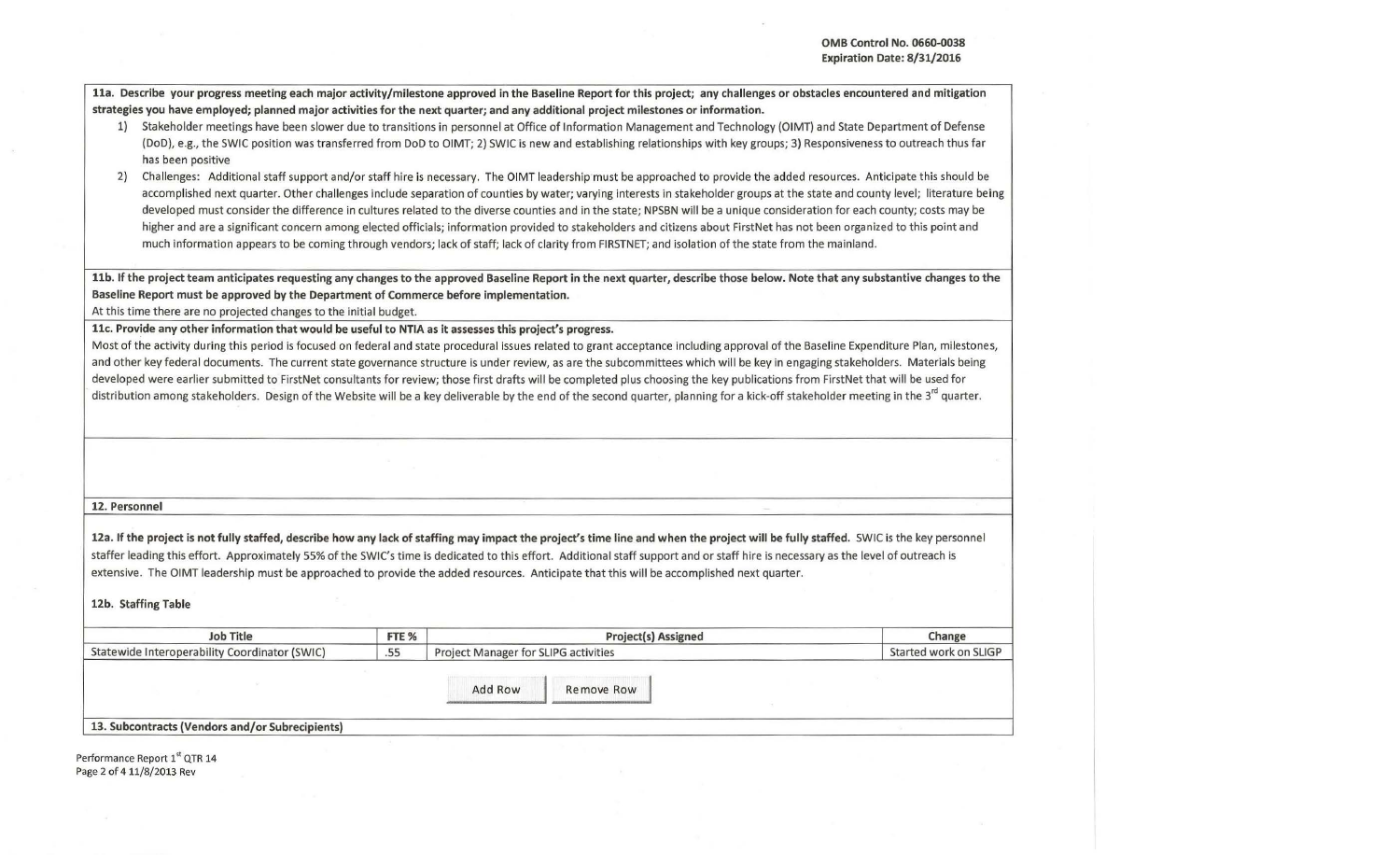| Name                                                                                                                                                               | Subcontract Purpose | Type<br>(Vendor/Subrec.)                                                                                                                                                                        | RFP/RFQ<br>Issued<br>(Y/N) | Contract<br>Executed<br>(Y/N) | Start<br>Date | End<br>Date                          | <b>Total Federal</b><br><b>Funds Allocated</b> | <b>Total Matching</b><br><b>Funds Allocated</b> | Project and % Assigned                                                                                                                                                                |
|--------------------------------------------------------------------------------------------------------------------------------------------------------------------|---------------------|-------------------------------------------------------------------------------------------------------------------------------------------------------------------------------------------------|----------------------------|-------------------------------|---------------|--------------------------------------|------------------------------------------------|-------------------------------------------------|---------------------------------------------------------------------------------------------------------------------------------------------------------------------------------------|
| <b>TBD</b>                                                                                                                                                         | Legal Counsel       | Vendor                                                                                                                                                                                          | N                          | N                             | <b>TBD</b>    | <b>TBD</b>                           | 125,000.00                                     | 0                                               | N/A                                                                                                                                                                                   |
| <b>TBD</b>                                                                                                                                                         | Plan Development    | Vendor                                                                                                                                                                                          | N                          | N                             | <b>TBD</b>    | TBD                                  | 125,000.00                                     | 0                                               | N/A                                                                                                                                                                                   |
| TBD                                                                                                                                                                | Phase II Support    | Vendor                                                                                                                                                                                          | N                          | N                             | <b>TBD</b>    | <b>TBD</b>                           | \$472,339                                      | 0                                               | N/A                                                                                                                                                                                   |
|                                                                                                                                                                    |                     |                                                                                                                                                                                                 |                            | Add Row                       |               | Remove Row                           |                                                |                                                 |                                                                                                                                                                                       |
|                                                                                                                                                                    |                     | with information that may not be correct. Balancing the provision of information and ensuring that information is not provided to one vendor over another is a challenge.                       |                            |                               |               |                                      |                                                |                                                 | As the program matures, more staff will be required to assist the SWIC. Procurement activities will be a challenge. Vendors reaching out to individuals in government or to lobbyists |
| 14. Budget Worksheet                                                                                                                                               |                     |                                                                                                                                                                                                 |                            |                               |               |                                      |                                                |                                                 |                                                                                                                                                                                       |
|                                                                                                                                                                    |                     | Columns 2, 3 and 4 must match your current project budget for the entire award, which is the SF-424A on file.<br>Only list matching funds that the Department of Commerce has already approved. |                            |                               |               |                                      |                                                |                                                 |                                                                                                                                                                                       |
| Project Budget Element (1)                                                                                                                                         |                     |                                                                                                                                                                                                 |                            |                               |               |                                      |                                                |                                                 |                                                                                                                                                                                       |
|                                                                                                                                                                    | Awarded (2)         | <b>Federal Funds</b><br><b>Approved Matching</b><br>Funds (3)                                                                                                                                   |                            | <b>Total Budget</b><br>(4)    |               | <b>Federal Funds</b><br>Expended (5) | <b>Approved Matching Funds</b><br>Expended (6) |                                                 | Total Funds Expended (7)                                                                                                                                                              |
|                                                                                                                                                                    | $\mathbf 0$         |                                                                                                                                                                                                 | \$156,750                  | \$156,750                     |               | 0                                    | \$4,857.84                                     |                                                 | \$4,857.84                                                                                                                                                                            |
|                                                                                                                                                                    | $\Omega$            |                                                                                                                                                                                                 | \$61,269                   | \$61,269                      |               | 0                                    | \$1,991.78                                     |                                                 | \$1,991.78                                                                                                                                                                            |
|                                                                                                                                                                    | \$149,736           |                                                                                                                                                                                                 | $\mathbf 0$                | \$149,736                     |               | 0                                    | 0                                              |                                                 | 0                                                                                                                                                                                     |
|                                                                                                                                                                    | 0                   |                                                                                                                                                                                                 | $\mathbf 0$                | $\mathbf{O}$                  |               | 0                                    | 0                                              |                                                 | 0                                                                                                                                                                                     |
|                                                                                                                                                                    | 0                   |                                                                                                                                                                                                 | 0                          | $\mathbf{0}$                  |               | 0                                    | 0                                              |                                                 | $\mathbf 0$                                                                                                                                                                           |
|                                                                                                                                                                    | \$722,339           |                                                                                                                                                                                                 | $\mathbf 0$                | \$722,339                     |               | 0                                    | 0                                              |                                                 | 0                                                                                                                                                                                     |
|                                                                                                                                                                    | 0                   |                                                                                                                                                                                                 | $\mathbf 0$                | $\Omega$                      |               | 0                                    | 0                                              |                                                 | 0                                                                                                                                                                                     |
| a. Personnel Salaries<br>b. Personnel Fringe Benefits<br>c. Travel<br>d. Equipment<br>e. Materials/Supplies<br>f. Subcontracts Total<br>g. Other<br>h. Total Costs | \$872,075           |                                                                                                                                                                                                 | \$218,019                  | \$1,090,094                   |               | 0                                    | \$6,849.62                                     |                                                 | \$6,849.62                                                                                                                                                                            |

Note: Match calculated on 88 hours for month of September 2013: 54 hours contributed @\$89.96 for total contribution of \$4,857.84; Fringe rate computed at 42% for \$6,849.62

Performance Report 1<sup>st</sup> QTR 14 Page 3 of 4 11/8/2013 Rev

 $\sim$  1.